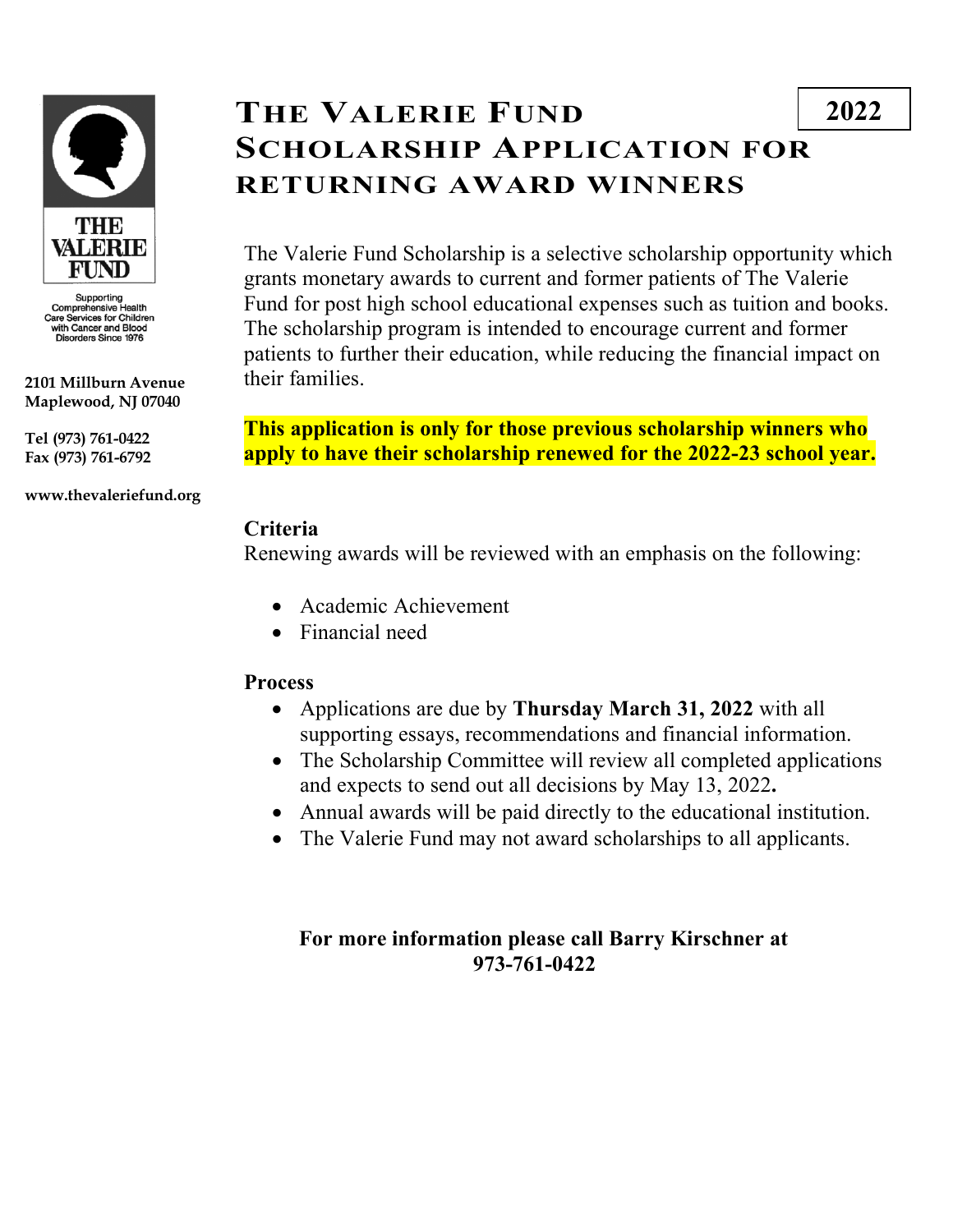

- 1. All renewing applicants must complete all of the following pages.
- 2. If you are a returning college student, you must attach a copy of your most current grades. You must also supply the first page of your parents' most recent tax return
- **3. All applications are due by March 31, 2022.**
- **5. Incomplete or late applications will NOT be accepted.**

Please mail completed materials to:

 The Valerie Fund Scholarship Committee 2101 Millburn Avenue Maplewood, NJ 07040



Supporting<br>Comprehensive Health<br>Care Services for Children with Cancer and Blood<br>Disorders Since 1976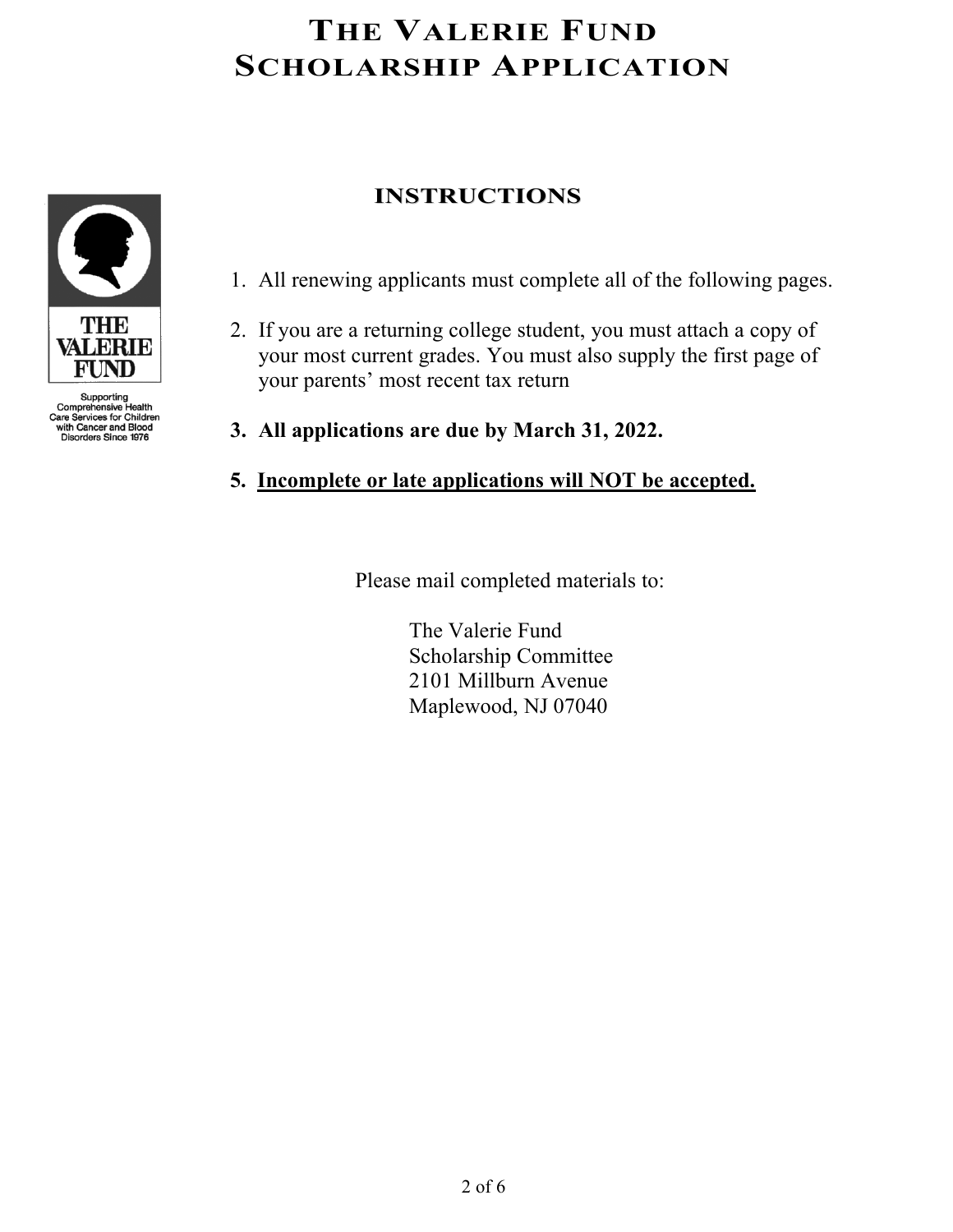#### **APPLICANT**

| <b>FIRST NAME</b>              | MIDDLE INITIAL       |              | <b>LAST NAME</b> |           |
|--------------------------------|----------------------|--------------|------------------|-----------|
|                                |                      |              |                  |           |
| <b>STREET ADDRESS</b>          |                      |              |                  | APARTMENT |
|                                |                      |              |                  |           |
| <b>CITY</b>                    | <b>STATE</b>         | ZIP          | <b>COUNTY</b>    |           |
|                                |                      |              |                  |           |
| <b>GENDER</b>                  | <b>DATE OF BIRTH</b> |              | AGE              |           |
| <b>Q</b> Female<br>$\Box$ Male |                      |              |                  |           |
| <b>HOME EMAIL ADDRESS</b>      |                      |              |                  |           |
|                                |                      |              |                  |           |
| HOME PHONE NUMBER/ CELL PHONE  |                      | TODAY'S DATE |                  |           |
|                                |                      |              |                  |           |

### **VALERIE FUND CENTER**

| NAME OF TREATMENT CENTER                     |                   |                      |                                        |  |                          |
|----------------------------------------------|-------------------|----------------------|----------------------------------------|--|--------------------------|
| $\Box$ NEWARK BETH ISRAEL                    | $\Box$ NJ CHOP    |                      | $\Box$ NY PRESBYTERIAN                 |  | $\Box$ ST. JOSEPH'S      |
| $\Box$ MONMOUTH                              | $\Box$ MORRISTOWN |                      | $\Box$ SAINT BARNABAS                  |  | $\Box$ OVERLOOK          |
| NAME OF DOCTOR                               |                   |                      | NAME OF SOCIAL WORKER                  |  |                          |
|                                              |                   |                      |                                        |  |                          |
|                                              |                   |                      |                                        |  |                          |
| <b>DIAGNOSIS OF CANCER OR BLOOD DISORDER</b> |                   |                      | ARE YOU CURRENTLY RECEIVING TREATMENT? |  | <b>DATE OF DIAGNOSIS</b> |
|                                              |                   | $\Box$ YES $\Box$ NO |                                        |  |                          |

## **HIGH SCHOOL**

| NAME OF HIGH SCHOOL    |                |                | HIGH SCHOOL CITY / STATE   |               |
|------------------------|----------------|----------------|----------------------------|---------------|
| <b>GRADUATION DATE</b> | DIPLOMA EARNED |                | NAME OF GUIDANCE COUNSELOR | <b>HS GPA</b> |
|                        | $\Box$ DIPLOMA | $\square$ GED. |                            |               |

### **COLLEGE / TRADE SCHOOL** (IF ALREADY ENROLLED)

| NAME OF INSTITUTION                                                                              |              | PHONE NUMBER                          | <b>STUDENT# (DO NOT LEAVE BLANK)</b> |
|--------------------------------------------------------------------------------------------------|--------------|---------------------------------------|--------------------------------------|
| <b>ADDRESS</b>                                                                                   |              |                                       |                                      |
| <b>CITY</b>                                                                                      | <b>STATE</b> |                                       | ZIP                                  |
| <b>COLLEGE CLASS IN FALL 2022?</b><br>(FRESHMAN, SOPH, JUNIOR, SENIOR OR<br><b>GRAD SCHOOL</b> ) |              | NUMBER OF PLANNED CREDITS - FALL 2022 | Current College GPA                  |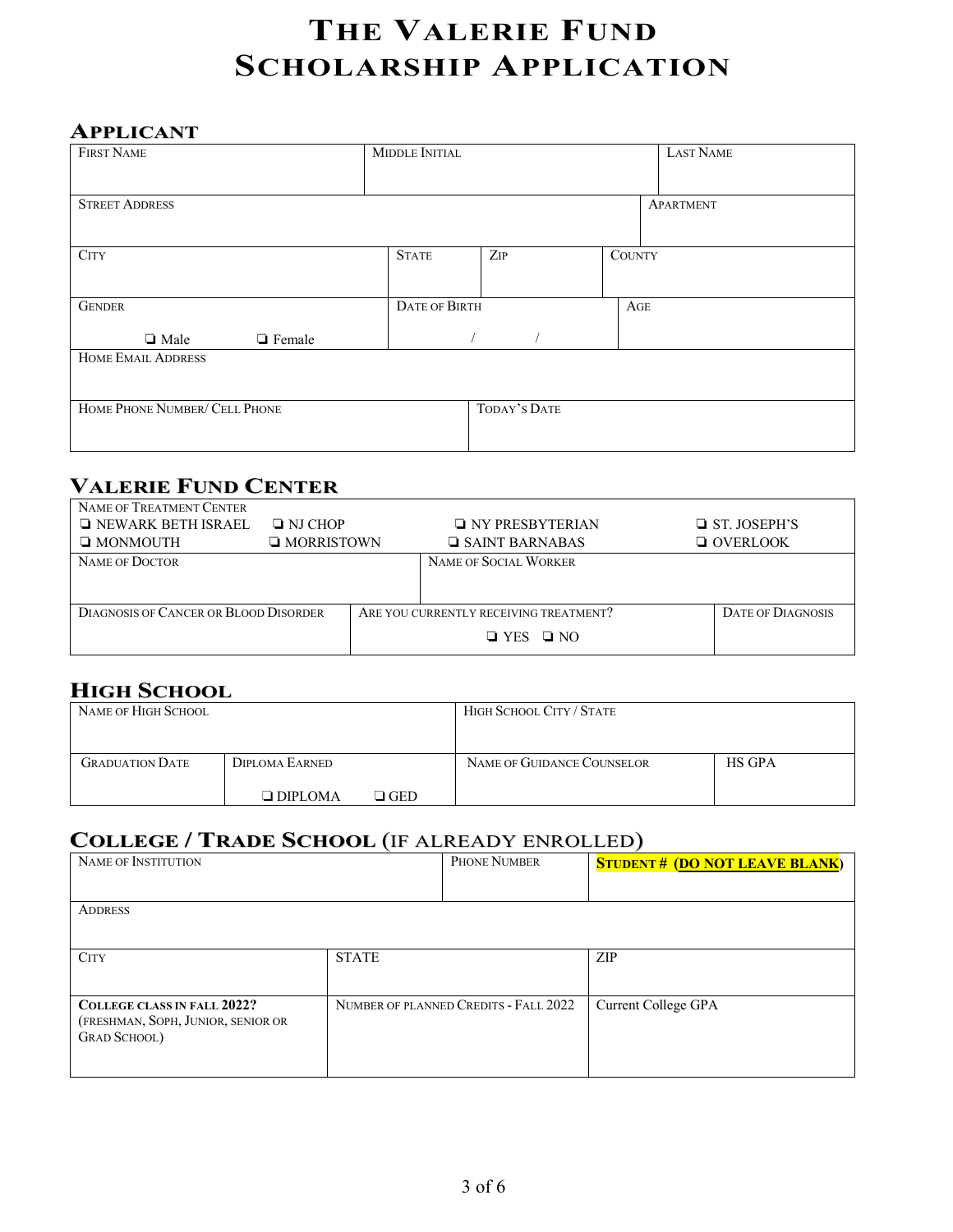## **COLLEGE / TRADE SCHOOL**

| PROJECTED MAJOR                                                                     |  |            |              |  |
|-------------------------------------------------------------------------------------|--|------------|--------------|--|
|                                                                                     |  |            |              |  |
|                                                                                     |  |            |              |  |
| IF YOU ARE CURRENTLY IN COLLEGE, YOU MUST ATTACH A COPY OF YOUR CURRENT TRANSCRIPT. |  |            |              |  |
| HAVE YOU RECEIVED A VALERIE FUND SCHOLARSHIP IN THE PAST?                           |  | $\Box$ YES | $\square$ NO |  |
| IF YES, IN WHAT YEARS AND IN WHAT DOLLAR AMOUNT? ________________________________   |  |            |              |  |
|                                                                                     |  |            |              |  |
|                                                                                     |  |            |              |  |
|                                                                                     |  |            |              |  |
|                                                                                     |  |            |              |  |
|                                                                                     |  |            |              |  |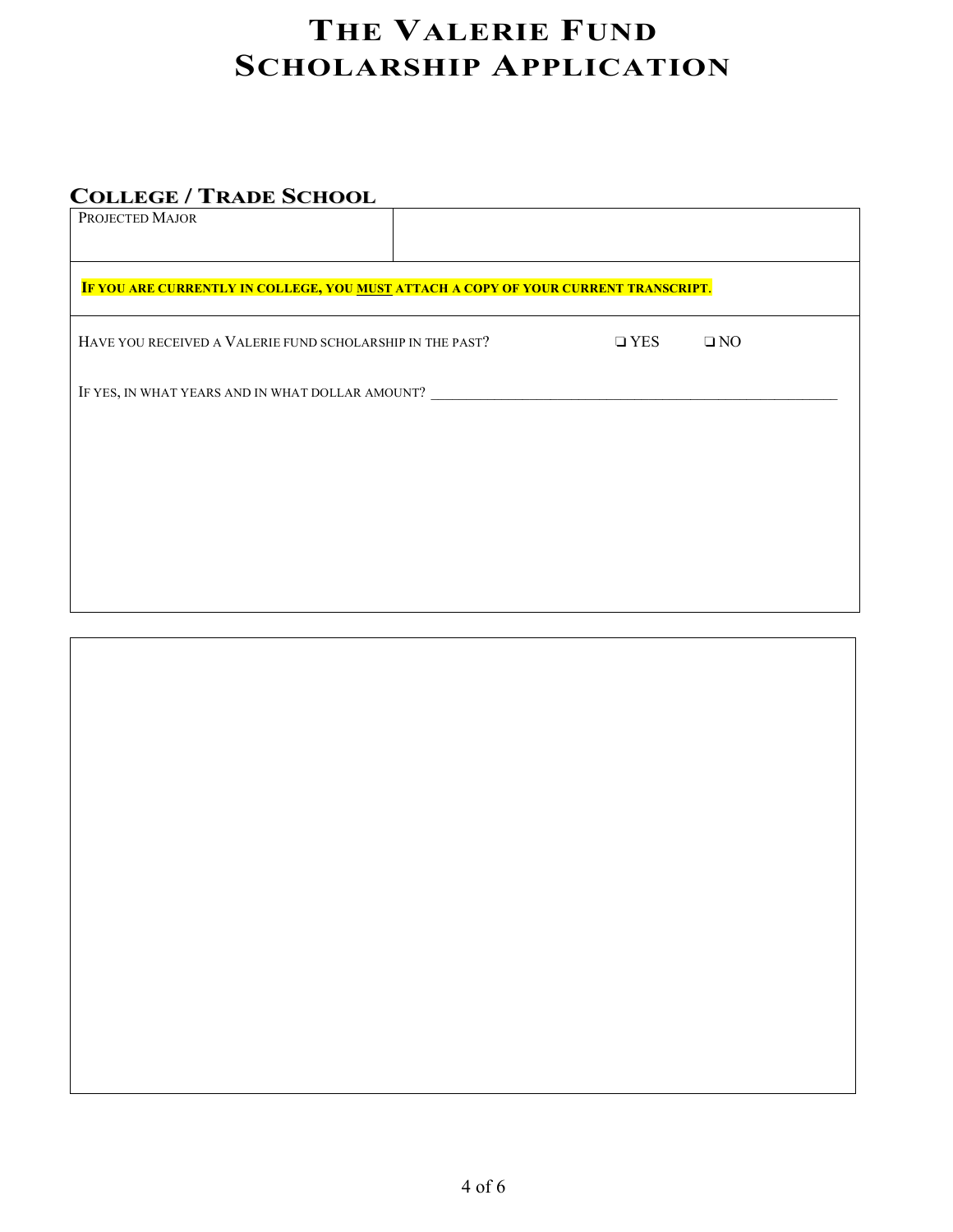**Your Financial Need for the School Year Starting Fall 2022**

**Current School Name\_\_\_\_\_\_\_\_\_\_\_\_\_\_\_\_\_\_\_\_\_\_\_\_\_\_\_\_\_\_\_\_\_\_\_\_\_\_\_\_\_\_\_\_\_\_\_\_\_\_\_\_\_\_\_\_\_**

**Name of School you plan to attend (if transferring) \_\_\_\_\_\_\_\_\_\_\_\_\_\_\_\_\_\_\_\_\_\_\_\_\_\_\_\_\_\_\_\_\_\_**

| 1. Total cost of attendance (tuition, fees, housing)  |  |
|-------------------------------------------------------|--|
| 2. Amount of scholarships/grants                      |  |
| (not including this one)                              |  |
| 3. Amount of unmet need (subtract line 2 from line 1) |  |
| 4. Amount of federal student loans you plan to take   |  |